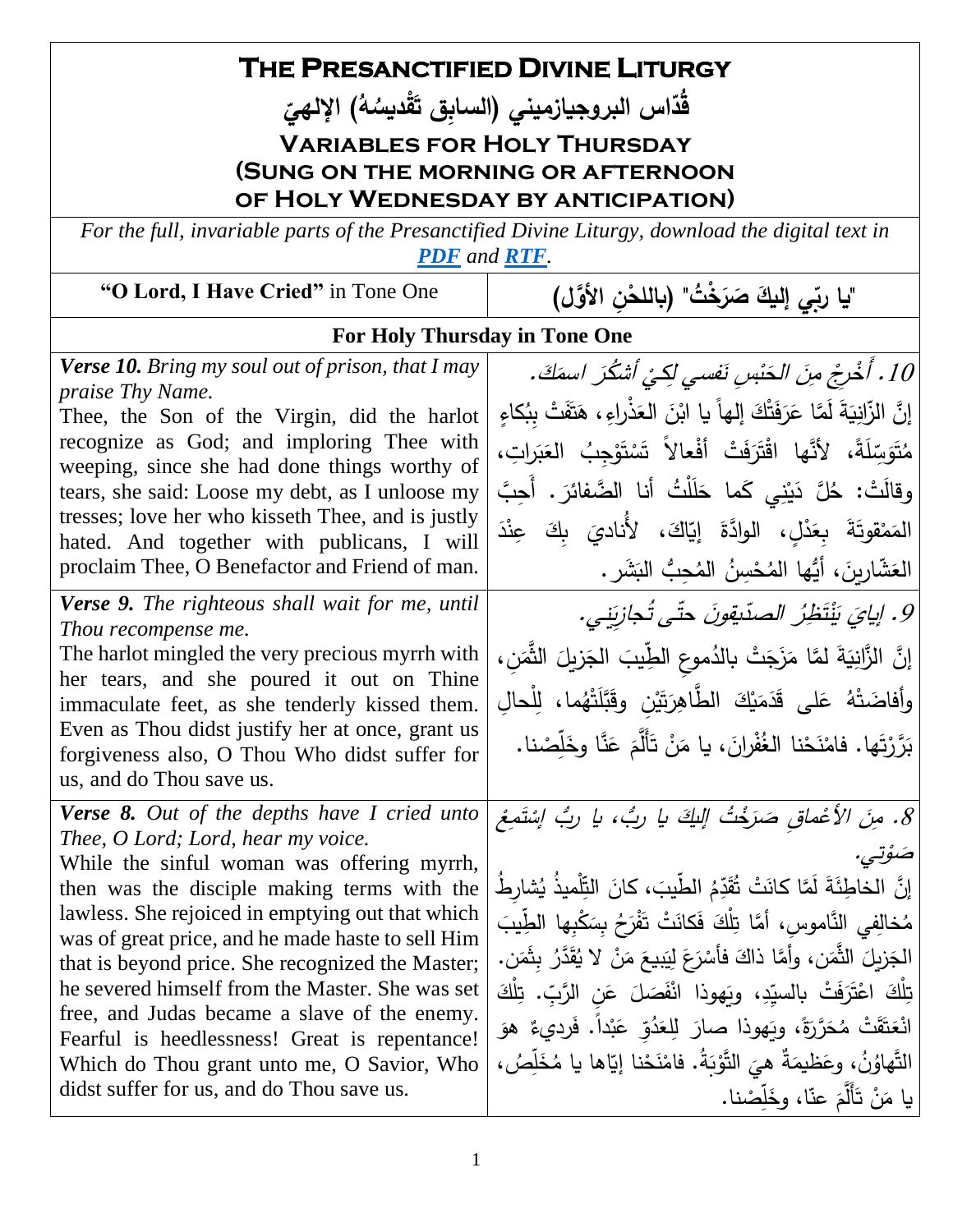*Verse 7. Let thine ears be attentive to the voice of my supplication.*

O the wretchedness of Judas! He beheld the harlot kissing Thy feet, and he treacherously meditated the kiss of betrayal. She let loose her tresses, and he bound himself with wrath, bearing instead of myrrh, his stinking wickedness; for envy knoweth not even to prefer its own profit. O the wretchedness of Judas! From which, O God, do Thou deliver our souls.

7 . لَتِّكُنُّ أَذْنَاكَ مُصْد َأذُناك لَتِّكُنُّ أَذَٰناكَ مُصْغِيَّتَْ نْ*يْنِ إِلَى صَوتِ تَضَرُّعي*. يا لَشَقاءِ يَهوذا، لأَنَّهُ أَبْصَرَ الزانِيَةَ تُقَبِّلُ آثارَ القَدَمَيْنِ، ا<br>ا .<br>م .<br>م  $\overline{a}$ .<br>م ا<br>با وهوَ كانَ يُضْمِرُ الغِشَّ بِقُبْلَةِ التَّسْليم. تِلْكَ حَلَّتِ ۔<br>.. ْ .<br>. الضَّفائِرَ ، وهَذا ارْتَبَطَ بالغَضَبِ ، وقَدَّمَ عِوَضَ الطِّيبِ<br>-مُ َ َ َ .<br>ا الشَّرَّ المُخزِيَ، لأنَّ الحَسَدَ يُذْهِلُ صاحِبَهُ عَمَّا فيهِ <u>ء</u> َ :<br>ا ً<br>ب خَيْرُهُ. فَيا لَشَقاءِ يَهوذا، فَنَجِّ مِنْهُ يا اللهُ نُفوسَنا. ً<br>أ َ ٔ.

## **Also for Holy Thursday in Tone Two**

*Verse 6. If Thou, O Lord, shouldest mark iniquities, O Lord, who shall stand? For with Thee there is forgiveness.*

The sinful woman ran to purchase myrrh, very precious myrrh, to anoint the Benefactor. To the seller of myrrh she cried: Give me myrrh, that I may also anoint Him Who hath wiped away all my sins.

6. إنْ كُنتَ للآثام راصِداً يا ربُ، يا للآثامِ راحِيداً يا ربُ، يا رَبُّ، ن رَبٌ مَنْ بَثْنُ ُُت ب ؟ فَابِنَّ مِنْ عِندِكَ هُوَ الإغْتِفارِ . إِنَّ الْخاطِئَةَ أَسْرَعَتْ نَحْوَ بائِعِ الطِّيبِ لِتَبْتاعَ طيباً ِ با  $\frac{1}{2}$ َ ٔ ْ جَزيلَ الثَّمَنِ، وتُطْيِّبَ بِهِ المُحسِنُ، وهَتَفَتْ قائِلَةً:<br>محمد <u>آ</u> ى<br>ئا **∶** أَعْطِني طيباً لأَدْهَنَ بهِ مَنْ مَحَا عنّي كُلَّ خَطايايَ. .<br>. َ ا<br>ا ا<br>ا .<br>-ْ

## **Also for Holy Thursday in Tone Six**

| 5. مِنْ أَجْلِ إِسمِكَ صَبَرْتُ لَكَ يا رَبُّ، صَبَرَتْ نفسي                   |
|--------------------------------------------------------------------------------|
|                                                                                |
| في أقوالِكَ توكّلَتُ نفسي على الربّ.                                           |
| إِنَّ المُتَوَغِّلَةَ في الخَطايا قَدْ وَجَدَتْكَ ميناً لِلْخَلاص،             |
|                                                                                |
| فأفاضَتْ طيباً ودُموعاً عَلَيْكَ، وهَتَفَتْ نَحْوَكَ قائِلَةً:                 |
| أَنْظُرْ ۖ إِلَيَّ يا مَنْ يَقْبَلُ تَوْبَةَ الخَطَأَة، وخَلِّصْنـى أَيُّها    |
|                                                                                |
| السَّيِّدُ مِنْ عَواصِفِ الخَطيئَةِ، مِنْ أَجْلِ غِني                          |
| مَرَاحمكَ.                                                                     |
| 4. مِنَ انْفجارِ الصُنْحِ إلى الليلِ، من انفجارِ الصبح                         |
|                                                                                |
| فَلْيَتَكَلْ إِسْرَائِيلُ عَلَى الرَّبِ.                                       |
| الْيَوْمَ حَضَرَ  المَسيحُ  إلى  بَيْتِ  الفَرّيِسيّ،  وامْرَأَةٌ  خاطِئَةٌ    |
|                                                                                |
| نَقَدَّمَتْ مُتَمَرِّغَةً عَلى قَدَمَيْهِ، وهاتِفَةً: أَنْظُرْ إلى الغَرِيقَةِ |
|                                                                                |
|                                                                                |
| في الخَطيئَةِ، واليائِسَةِ مِنْ أَجْلِ أَفْعالِها، والتي لَمْ تُرْذَلْ         |
| مِنْ صَلاحِكَ، فَامْنَحْني يا رَبُّ غُفْرانَ الشُّرورِ وخَلِّصني.              |
|                                                                                |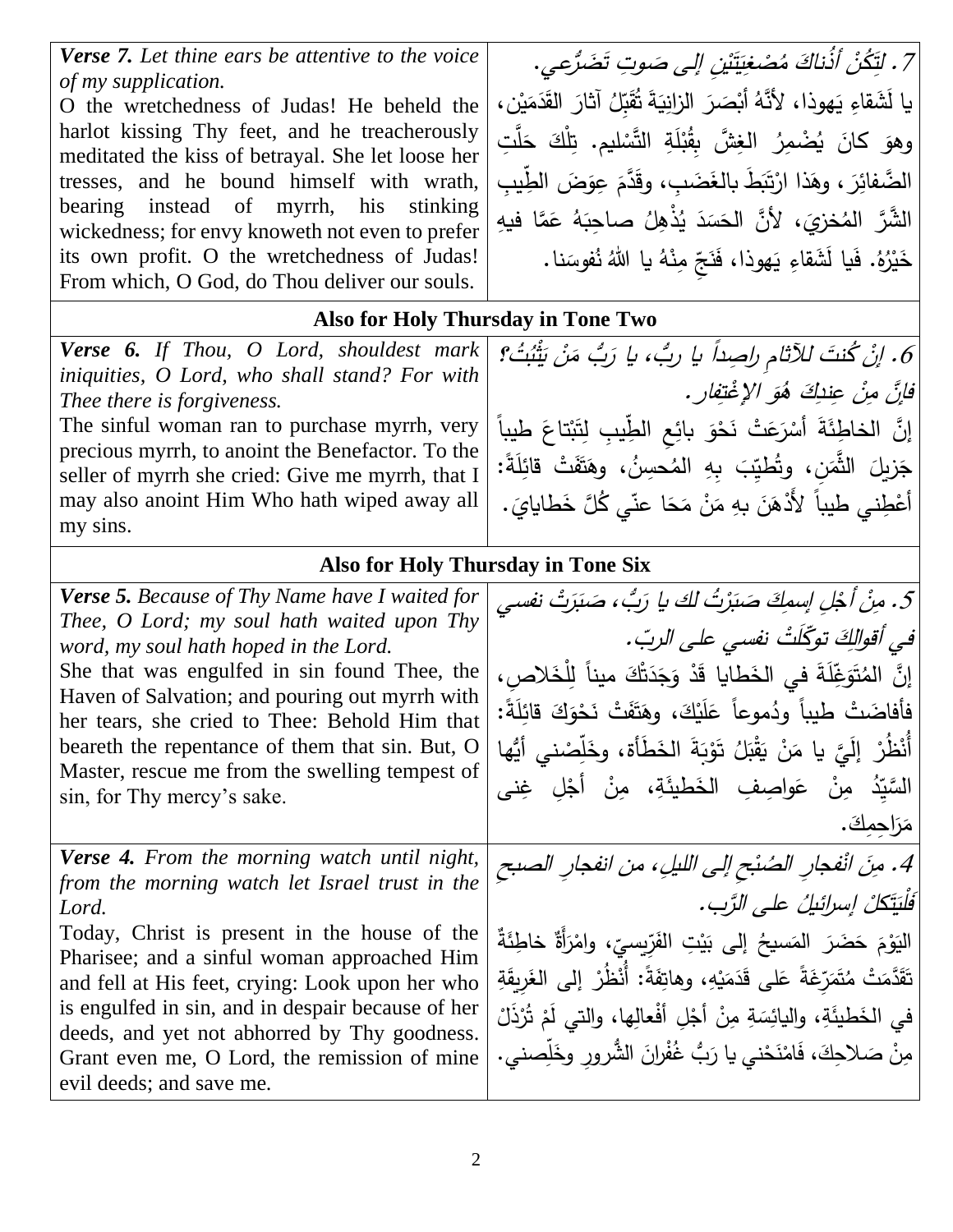| <b>Verse 3.</b> For with the Lord there is mercy and                                                | 3. لأنَّ منَ الرَّبِّ الرجْمَةَ ومِنهُ النجاةُ الكثيرةُ وهو                   |
|-----------------------------------------------------------------------------------------------------|-------------------------------------------------------------------------------|
| with Him is abundant redemption, and He will<br>deliver Israel from all his iniquities.             | يُنجّي إسرائيلَ مِنْ كُلِّ آثامِهِ.                                           |
| The harlot spread out her hair before Thee, the                                                     | أَيُّها المَسيحُ، إنَّ الزَّانِيَةَ بِسَطَتْ لَدَيْكَ شَعْرَها، ويَهوذا       |
| Master; Judas spread out his hands to the<br>iniquitous. She, to receive forgiveness; he, to        | بَسَطَ يَدَيْهِ لِعابِرِي النَّاموسِ. تِلْكَ لِتَنَالَ غُفْرانَ خَطاياها،     |
| receive the silver. Wherefore, we cry to Thee,                                                      | وأمَّا هَذا فَلِيَأْخُذَ الفِضَّة. لِذلِكَ نَهْتِفُ إِليْكَ: يا مَنْ بيعَ     |
| Who wast sold and hast made us free: O Lord,<br>glory be to Thee.                                   | وحَرَّرَنا، يا رَبُّ المَجْدُ لَك.                                            |
| <b>Verse 2.</b> Praise the Lord, all ye nations: praise                                             | 2. سبّحوا الربَّ يا جميعَ الأمم ولفَدَحوهُ يا سائرَ                           |
| Him, all ye people.                                                                                 | الشعوب.                                                                       |
| A woman, foul-smelling and covered with mire,<br>drew nigh, O Savior, and poured out tears upon     | إِنَّ امْرَأَةَ دَنِسَةً مُلَطَّخَةً بِالْحَمْأَةِ، وافَتْ مُذْرِفَةً دُموعاً |
| Thy feet, proclaiming Thy Passion. How can I                                                        | على قَدَمَيْكَ أَيُّها المُخَلِّصُ، مُشْيِرَةً إِلَى آلالامِكَ،               |
| gaze upon Thee, the Master? Yet Thou Thyself<br>art come to save the harlot. Out of this abyss do   | وهاتِفَةً: كَيْفَ أَحَدِّقُ إِلَيْكَ أَيُّها السَّيِّدُ، إِذْ إِنَّكَ أَنْتَ  |
| Thou raise me who am dying, O Thou Who didst                                                        |                                                                               |
| rouse Lazarus from the tomb after four days.                                                        | أَتَيْتَ لِتُخَلِّصَ الزانِيَةَ. فأَنْهِضْني مِنْ وَرْطَتي العَميقَةِ         |
| Receive me, hapless as I am, O Lord, and save<br>me.                                                | أنا المَيْتَةَ، يا مَنْ أَنْهَضَ لَعازَرَ ذا الأَرْبَعَةِ أَيّامٍ مِنَ        |
|                                                                                                     | القَبْرِ ، واقْبَلْني أنا الشَّقِيَّةَ يا رَبُّ وخَلِّصْني.                   |
| <b>Verse 1.</b> For His mercy is great toward us, and<br>the truth of the Lord endureth forever.    | 1 . لأنَّ رحمَتَهُ قَدْ قَوِيتُ عَلينا وحَقُّ الرَّبِّ يَدومُ إلى             |
| She that was in despair because of her life, and                                                    | الدهر .                                                                       |
| was known for her ways, held the myrrh as she<br>drew nigh to Thee, and she cried: Cast me, the     | إِنَّ الْيَائِسَةَ بِسَبَبِ سيرَتِها، والمَعْروفَةَ طَرِيقَتُها، قَدْ         |
| harlot, not away, O Thou Who wast born of a                                                         | أَقْبَلَتْ إِلَيْكَ حامِلَةً طَيباً، وهاتِفَةً: لا تَطْرَحْنِي أَنا           |
| Virgin. Disregard not my tears, O Thou Joy of                                                       | الزَّانِيَةَ، يا مَنْ وُلِدَ مِنَ البَتولِ، ولا تُعْرِضْ عَنْ دُموعي          |
| the angels; but receive me, the repentant, Thou<br>Who didst not reject me, the sinner, O Lord, for | يا فَرَحَ المَلائكة. لَكِنْ اقْبَلْني، يا رَبّ، تائِبَةً، أنا التي            |
| Thy great mercy's sake.                                                                             | لَمْ تُقْصِها بِسَبَبٍ خَطاياها، مِنْ أَجْلِ عَظيمٍ رَحْمَتِكَ.               |
| THE DOXASTICON FOR HOLY THURSDAY IN TONE EIGHT                                                      |                                                                               |
| Glory to the Father, and to the Son, and to the                                                     | المَجْدُ لِلِأَبِ وِالِأَبْنِ وِالرُّوحِ القُدُسِ. الآنَ وكُلَّ أُوان         |
| Holy Spirit; both now and ever, and unto ages of<br>ages. Amen.                                     | والِي دَهْرِ الداهِرِينَ. آمين.                                               |
| O Lord, the woman who had fallen into many                                                          |                                                                               |
| sings perceived Thy divinity, and taking upon                                                       | يا رَبُّ، إنَّ المَرْأَةَ الَّتِي سَقَطَتْ في خَطايا كَثيرَةٍ، لمّا           |
| herself the duty of a myrrh-bearer, with<br>lamentation she bringeth Thee myrrh-oils before         | شَعَرَتْ بلاهوتكَ، اتَّخَذَتْ رُتْبَةَ حامِلاتِ الطَّيبِ،                     |
| Thine entombment. Woe unto me! saith she, for                                                       | وقَدَّمَتْ لَكَ طُيوباً قَبْلَ الدَّفْنِ، مُنْتَحِبَةً وهاتِفَة: ويْحي،       |
| for<br>night<br>is<br>become<br>of<br>frenzy<br>me<br>a                                             |                                                                               |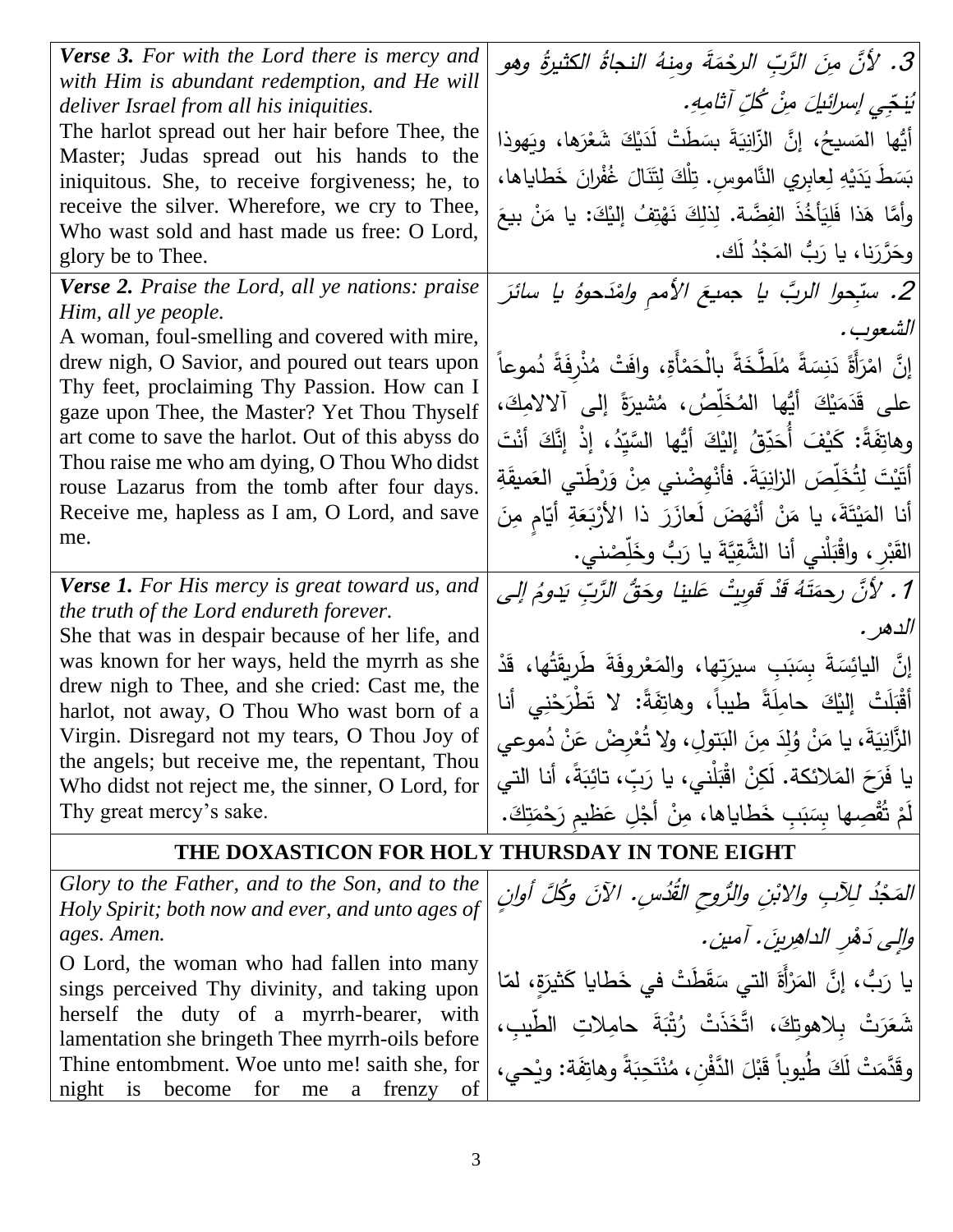licentiousness, a dark and moonless love of sin. Receive the fountains of my tears, O Thou Who dost gather into clouds the water of the sea. Incline unto me, unto the sighings of my heart, O Thou Who didst bow the Heavens by Thine ineffable condescension. I will kiss Thine immaculate feet, and wipe them again with the tresses of my head; those feet, at whose sound Eve hid herself for fear when she heard Thee walking in Paradise in the cool of the day. As for the multitude of my sins and the abyss of Thy judgments, who can search them out, O Savior of souls, my Savior? Do not disdain me, Thy handmaiden, O Thou Who art boundless in mercy.

لَقَدْ حَصَلَ لي شَغَفُ الفُجورِ وعِشْقُ الخَطيئَةِ، لَيْلاً  $\overline{\phantom{0}}$ قاتِماً فاقِدَ الضِّياءِ . فَاقْبَلْ يَنابيعَ دُمُوعي يا مَنْ يَجْتَذِبُ **ٔ** .<br>-ا<br>ا  $\zeta$ َـاً؛ <u>ٰ</u> <u>ہ</u> .<br>-مِياهَ البَحْرِ بالسُحُبِ، وانْعَطِفْ لِزَفَراتِ قَلْبِي يا مَنْ ا<br>ا َ َ َ <u>ٔ</u> َ أَحْنَى السَّماواتِ بِتَنازُلِهِ الذي لا يُدْرَك. فَأُقَبِّلُ قَدَمَيْكَ ا<br>ا <u>ہ</u> َ <u>آ</u> **ٔ** الطَّاهِرَتَينِ، وأُنَشِّفُهُما بِضَفائِرِ رَأْسي، اللتَيْنِ لَمَّا طَنَّ َ ْ أ  $\frac{1}{2}$ صَوْتُ وَطُّئِهِما في مَسامِعِ حَوَّاءَ في الفِرْدَوْسِ،<br>ِ ؛<br>' .<br>ب َ َ ا<br>ا أَجْفَلْتْ واسْتَتَرَتْ خَوْفا. فَمَنْ يَفْحَصُ كَثَرَةَ خَطَاياي َ َ  $\ddot{ }$ .<br>-ا<br>ا ْ ْ **ٔ** وَلُـجَـجَ أَحْكامِكَ؟ فَيا مُخَلِّصـي مُنْقِذَ نَفْسـي، لا تُـعْرِضْ ْ ا<br>ا <u>َ</u> لّ اً<br>أ <u>ہ</u> ــ<br>-َ ت َ د ب َ ّي أنا ع ن َ ع ُ ار ِحم الم ُ َه ل ن ، يا م َ ْ ك صى ُح التي ال ت . **ٔ** ـ<br>ـ <u>:</u> ً<br>-

• *The clergy make the Holy Entrance with the GOSPEL BOOK, not the censer, and then we say:*

| <b>O</b> Gladsome Light                                                                                                                                                                                                                                                                                                                                                                                             | يا نوراً بهيًّا                                                                                                                                                                                                                                                                                                                                                                        |
|---------------------------------------------------------------------------------------------------------------------------------------------------------------------------------------------------------------------------------------------------------------------------------------------------------------------------------------------------------------------------------------------------------------------|----------------------------------------------------------------------------------------------------------------------------------------------------------------------------------------------------------------------------------------------------------------------------------------------------------------------------------------------------------------------------------------|
| O gladsome Light of the holy glory of the<br>immortal, heavenly, holy and blessed Father: O<br>Jesus Christ. Lo now that we have come to the<br>setting of the sun, as we behold the evening light,<br>we hymn Thee: Father, Son, and Holy Spirit,<br>God. Meet it is for Thee at all times to be<br>magnified by joyous voices, O Son of God and<br>Giver of life. Wherefore the whole world doth<br>glorify Thee. | يا نوراً بهيًّا لِقُدْس مَجْدِ الآبِ الذي لا يَموتُ، السَّماويُّ<br>القُدّوسُ المَغْبوطُ، يا يسوعُ المسيحُ، إذْ قدْ بَلَغنا إلى<br>غُروب الشَّمْس ونَظرْنا نوراً مسائياً، نُسبِّحُ الآبَ<br>والإِبْنَ والروحَ القُدُسَ الإِلهَ. فَيا ابنَ اللهِ المُعْطى<br>الْحَياةَ، إِنَّكَ لَمُسْتَحِقٌّ في سائِرِ الأَوْقاتِ أَنْ شُبَجَ<br>بِأَصْواتٍ بِارَّةٍ، لِذَلِكَ العالَمُ لَكَ يُمَجِّد. |
| THE FIRST READING                                                                                                                                                                                                                                                                                                                                                                                                   | القراءة الأولسي                                                                                                                                                                                                                                                                                                                                                                        |
| <b>Deacon:</b> The Evening Prokeimenon!                                                                                                                                                                                                                                                                                                                                                                             | ا <b>لشماس:</b> بروكيمنُن المَساءِ.                                                                                                                                                                                                                                                                                                                                                    |
| <b>Reader:</b> O give thanks unto the God of heaven:<br>for his mercy endureth forever. O give thanks                                                                                                                                                                                                                                                                                                               | القارئ: احْمَدُوا إِلهَ السَّمَاوَاتِ، لأَنَّ إِلَى الأَبَدِ رَحْمَتَهُ.                                                                                                                                                                                                                                                                                                               |
| unto the God of gods: for his mercy endureth<br>forever.                                                                                                                                                                                                                                                                                                                                                            | احْمَدُوا إِلهَ الآلِهَةِ، لأَنَّ إِلَى الأَبَدِ رَحْمتَهُ.<br>الشماس: حكمة.                                                                                                                                                                                                                                                                                                           |
| Deacon: Wisdom!                                                                                                                                                                                                                                                                                                                                                                                                     | القارئ: قراءَةٌ مِنْ كِتابِ الخُروجِ.                                                                                                                                                                                                                                                                                                                                                  |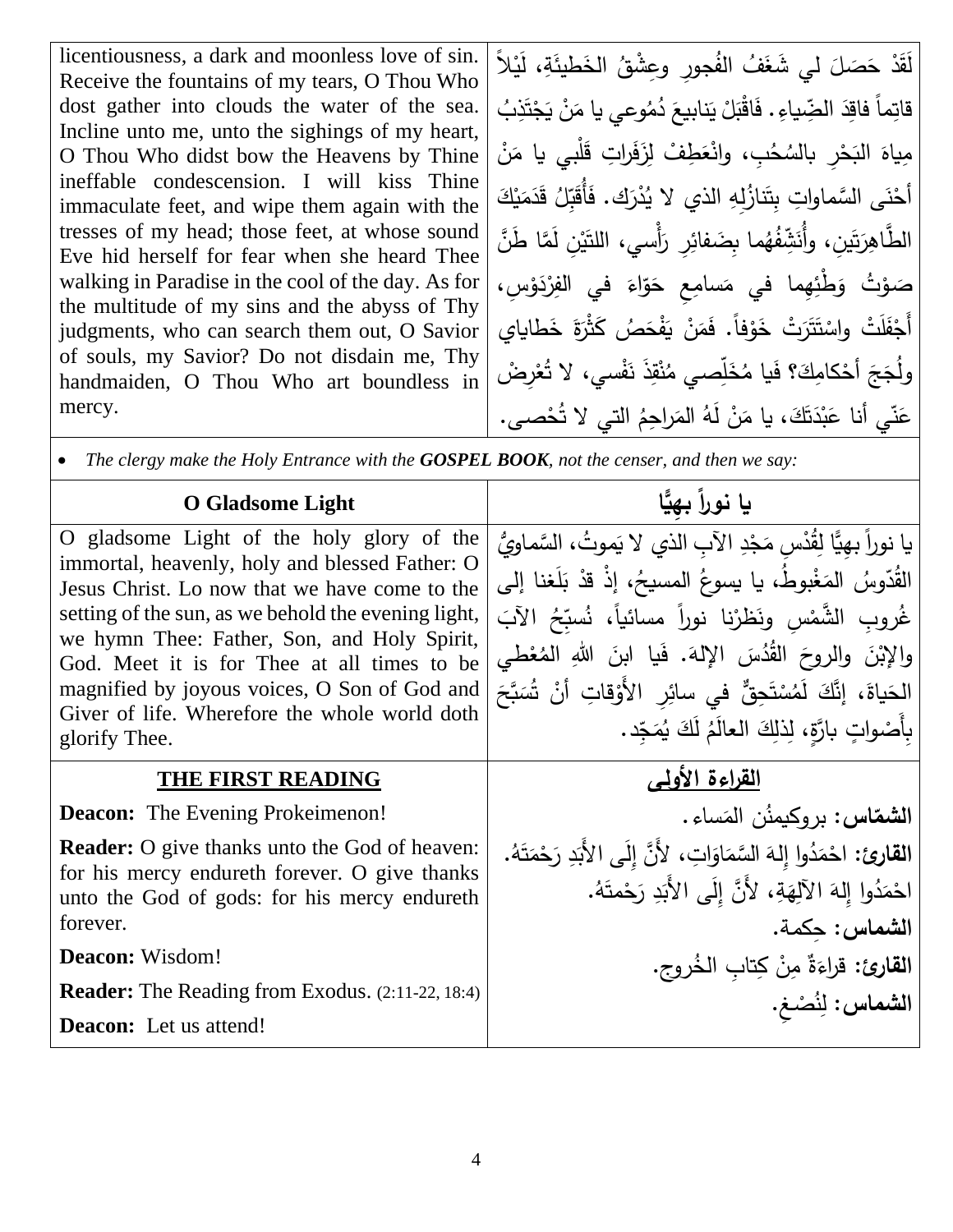**Reader:** One day, when Moses had grown up, he went out to his people and looked on their burdens; and he saw an Egyptian beating a Hebrew, one of his people. He looked this way and that, and seeing no one he killed the Egyptian and hid him in the sand. When he went out the next day, behold, two Hebrews were struggling together; and he said to the man that did the wrong, "Why do you strike your fellow?" He answered, "Who made you a prince and a judge over us? Do you mean to kill me as you killed the Egyptian?" Then Moses was afraid, and thought, "Surely the thing is known." When Pharaoh heard of it, he sought to kill Moses. But Moses fled from Pharaoh, and stayed in the land of Mid'ian; and he sat down by a well. Now the priest of Mid'ian had seven daughters; and they came and drew water, and filled the troughs to water their father's flock. The shepherds came and drove them away; but Moses stood up and helped them, and watered their flock. When they came to their father Reu'el, he said, "How is it that you have come so soon today?" They said, "An Egyptian delivered us out of the hand of the shepherds, and even drew water for us and watered the flock." He said to his daughters, "And where is he? Why have you left the man? Call him, that he may eat bread." And Moses was content to dwell with the man, and he gave Moses his daughter Zippo'rah. She bore a son, and he called his Name Gershom; for he said, "I have been a sojourner in a foreign land." And the name of the other, Elie'zer, for he said, "The God of my father was my help, and delivered me from the sword of Pharaoh."

## **THE SECOND READING**

**Deacon**: Let us attend!

**Reader:** Thy mercy, O Lord, endureth forever: forsake not the work of Thine own hands. I will praise Thee, O Lord, with my whole heart: before the angels will I sing praise unto thee.

**القارئ:** وَحَدَثَ فِي تِلْكَ الأَيَّامِ لَمَّا كَبِرَ مُوسَى أَنَّهُ<br>وَجَدَبَ مَا يَسْمَعُونَ مِنْ النَّامِ .<br>م َ َ خَرَجَ إِلَى إِخْوَتٍهِ لِيَنْظُرَ فِي أَثْقَالِهِمْ، فَرَأَى رَجُلاً مِصْرِيًّا َ ْ .<br>م َ .<br>با يَضْرِبُ رَجُلاً عِبْرَانِيًّا مِنْ إِخْوَتِهِ، فَالْتَفَتَ إِلَى هُٰنَا َ َ .<br>-َ َ <u>بَ</u>ّ وَهُنَاكَ وَرَأَى أَنْ لَيْسَ أَحَدٌ، فَقَتَلَ الْمِصْرِيَّ وَطَمَرَهُ فِي َ َ َ  $\overline{\phantom{a}}$ ة<br>م َ .<br>-الرَّمْلِ. ثُمَّ خَرَجَ فِي الْيَوْمِ الثَّانِي وَإِذَا رَجُلاَنِ عِبْرَانِيَّانِ َ َ ؛<br>' .<br>با ا<br>ا يَتَخَاصَمَانِ، فَقَالَ لِلْمُذْنِبِ: «لِمَاذَا تَضْرِبُ ا<br>ا  $\overline{\phantom{a}}$ .<br>م ا<br>. صَاحِبَكَ؟» فَقَالَ: «مَنْ جَعَلَكَ رَئِيسًا وَقَاضِيًا عَلَيْنَا؟<br>أَ فَيَجْمَعُ وَيَجْمَعُونَ حَيَّةً  $\overline{\phantom{a}}$ اب<br>ا ْ َ .<br>م َ ֺ֪֪֚֚֚֚֚֚֚֚֚֚֚֚֚֚֚֚֚֚֚֚֚֚֚֚֚֝֝֝֝֩֩ أَمُفْتَكِرٌ ۖ أَنْتَ بِقَتْلِي كَمَا قَتَلْتَ الْمِصْرِيَّ؟». فَخَافَ<br>. َ ة<br>ـ ا<br>ا ֺ<u>֟</u>֖֡֟ .<br>م .<br>م ُ ن و ْع ِر ف ع مِ َس «. ف ُ ر َف األَم ِر ُ ْ ع َد ا ق ق : »ح َ ال َ ق َ َ <sup>ى</sup> <sup>و</sup> وس ُ م ْ <u>م</u>  $\zeta$ ـا<br>ا ا<br>ا َ .<br>-هذَا الأَمْرَ ، فَطَلَبَ أَنْ يَقْتُلَ مُوسَى. فَهَرَبَ مُوسَى مِنْ **∶**  $\epsilon$  $\vdots$  $\ddot{ }$ .<br>-**∶** ْ وَجْهِ فِرْعَوْنَ وَسَكَنَ فِي أَرْضِ مِدْيَانَ، وَجَلَسَ عِنْدَ **ٔ** <u>ا</u><br>ا  $\overline{a}$  $\ddot{\phantom{0}}$ َ .<br>-<u>َ</u> .<br>-<br>-.<br>ا .<br>-ً<br>ب ْ الْبِئْرِ . وَكَانَ لِكَاهِنِ مِدْيَانَ سَبْعُ بَنَاتٍ، فَأَتَيْنَ وَاسْتَقَيْنَ ْ .<br>-.<br>م <u>آ</u> ْ َ  $\frac{1}{2}$ َ اب<br>ا با<br>∘ **:** ـ<br>.  $\ddot{ }$ .<br>-<br>-وَمَلأَنَ الأُجْرَانَ لِيَسْقِينَ غَنَمَ أُبِيهِنَّ. فَأَتَى الرُّعَاةُ<br>يَسْفَيْرِ النَّاسِيَةِ <u>ء</u> َ مُ ِ<br>ِ ْ .<br>ا وَطْرَدُوهُنَّ . فَنَهَضَ مُوسَى وَأَنْجَدَهُنَّ وَسَقَى غَنَمَهُنَّ .<br>رَبَّبُ أَنَّهُمْ الْمَسْرَةِ وَجَهْدَتَ الْمَجْمَعَةِ وَأَنْقَلَ الْمَجْمَعَةِ وَسَلَمَ ا<br>ا ـ<br>-َ َ َ َّن ُ ت َع ر َّن أَس ُ ُك ال ا ب : »م ال أَِبيِهَّن ق وِئيل ُ َع َى ر ِإل َ ْن ي َ َ َّما أَت ل َ ف <u>م</u> ـا<br>. َ ا<br>ا  $\overline{\phantom{a}}$ <u>ہ</u>  $\overline{a}$ .<br>-فِي الْمَجِيءِ الْيَوْمَ؟» فَقُلْنَ: «رَجُلٌ مِصْرِيٌّ أَنْقَذَنَا مِنْ<br>ءَ َ <u>َ</u> .<br>ا مُ ؛<br>. َى اْل ق س ْ ًضا و ا أَي َن َى ل ق ت اس ُ إِنَّه ، و ِ اة َ رع ِي الُّ د أَي «. م ن غ ً<br>أ َ ا<br>ا <u>بَ</u>ّ ْ و<br>أ ْ مُ .<br>ا َ فَقَالَ لِبَنَاتِهِ: «وَأَيْنَ هُوَ؟ لِمَاذَا تَرَكْتُنَّ الرَّجُلَ؟ ادْعُونَهُ<br>\* أَمَّا الْجَمَعَةِ ا<br>ا  $\overline{a}$ <u>ٔ</u> .<br>: ا<br>ا َ لِيَأْكُلَ طَعَامًا». فَارْتَضَى مُوسَى أَنْ يَسْكُنَ مَعَ الرَّجُلِ،<br>يَقْمَدُ مَسْتَمْسَلُونَ مَسْرَةٍ مِنْ الرَّجْلِ  $\zeta$ َ .<br>-ْ .<br>-.<br>ا <u>ہ</u> ُ ه م ا اس َع َد ا ف ً ن ِت اب َد ل َو . ف ُ َه ت ن اب ة فور ُّ َ <sup>ى</sup> <sup>ص</sup> وس ُ َطى م أَع َ ف ا<br>ا ْ <u>م</u> ْبَاءِ<br>:  $\ddot{ }$ ء<br>ِ َ ْ  $\ddot{\phantom{0}}$ َ َ **ٔ** ة<br>ا «جَرْشُومَ»، لأَنَّهُ قَالَ: «كُنْتُ نَزِيلاً فِي أَرْضٍ<br>. **ٔ** َ  $\overline{\phantom{a}}$ غَرِيبَةٍ». وَاسْمُ الآخَرِ أَلِيعَازَرُ، لأَنَّهُ قَالَ: «إِلهُ أَبِي  $\overline{\phantom{a}}$ <u>ة</u> **ء** <u>َ</u> ا<br>ن كَانَ عَوْنِي وَأَنْقَذَنِي مِنْ سَيْفِ فِرْعَوْنَ». <u>ٔ</u> <u>م</u>  $\overline{a}$ ً<br>ب <u>َ</u> <u>ٔ</u>

## <mark>القراءَةُ الثانِية</mark>

ا**لشماس:** لنُصْغِ! **القارئ:** َن . ع ِ د َى األَب ِإل ُك ت م َح ب، ر ُّ َ ا ر َ ي ْك ي د ا ِل ي م أَع <u>:</u> َ َ ً<br>ً ــ<br>-َ .<br>-.<br>: ا<br>ا **ٔ** لاَ تَتَخَلَّ. أَحْمَدُكَ مِنْ كُلِّ قَلْبِي. قُدَّامَ الآلِهَةِ أُرَنِّمُ لَكَ. ِّ قَلْبِي. قُدَّامَ الآلِهَةِ أُرَذِّ َ  $\epsilon$ مُ أَحْمَدُكَ مِنْ كُلِّ<br>أ .<br>ا **ٔ**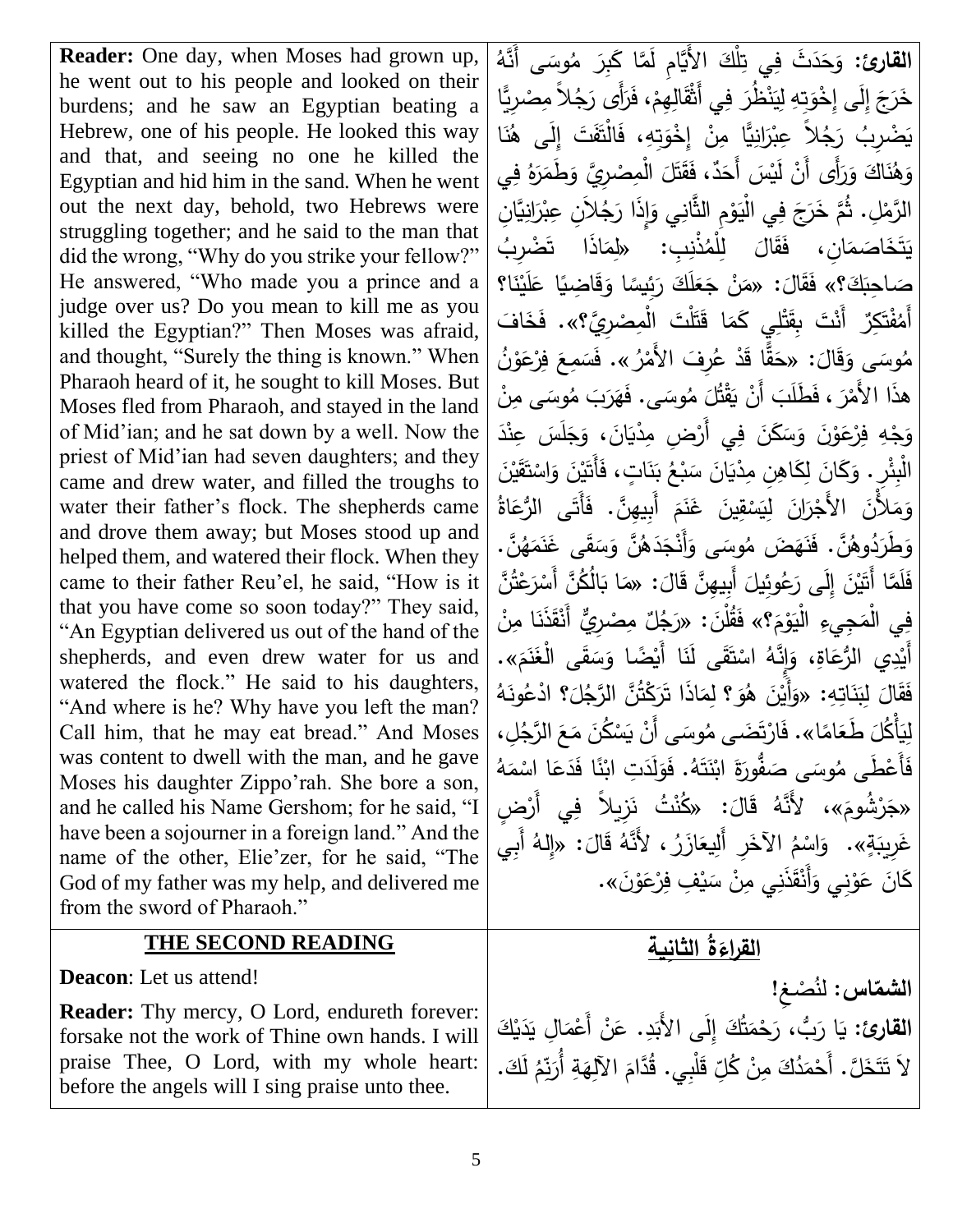| <b>Reader:</b> Command!                                                                                                                                                                                                                                                                                                                                                                                                                                                                                                                                                                                                                                                                                                                                                                                                                                                                                                                                                                                                                                                                                                                                                                                                                        | القارئ: أؤمُر .                                                                                                                                                                                                                                                                                                                                                                                                                                                                                                                                                                                                                                                                                                                                                                                                                                                                                                                                                                                                                                                                                                                                                                                                                                               |
|------------------------------------------------------------------------------------------------------------------------------------------------------------------------------------------------------------------------------------------------------------------------------------------------------------------------------------------------------------------------------------------------------------------------------------------------------------------------------------------------------------------------------------------------------------------------------------------------------------------------------------------------------------------------------------------------------------------------------------------------------------------------------------------------------------------------------------------------------------------------------------------------------------------------------------------------------------------------------------------------------------------------------------------------------------------------------------------------------------------------------------------------------------------------------------------------------------------------------------------------|---------------------------------------------------------------------------------------------------------------------------------------------------------------------------------------------------------------------------------------------------------------------------------------------------------------------------------------------------------------------------------------------------------------------------------------------------------------------------------------------------------------------------------------------------------------------------------------------------------------------------------------------------------------------------------------------------------------------------------------------------------------------------------------------------------------------------------------------------------------------------------------------------------------------------------------------------------------------------------------------------------------------------------------------------------------------------------------------------------------------------------------------------------------------------------------------------------------------------------------------------------------|
| The people kneel. The Priest turns toward the Prothesis Table, elevates the censer and the candle, which are in his right<br>$\bullet$<br>hand at head level and makes the sign of the cross:                                                                                                                                                                                                                                                                                                                                                                                                                                                                                                                                                                                                                                                                                                                                                                                                                                                                                                                                                                                                                                                  |                                                                                                                                                                                                                                                                                                                                                                                                                                                                                                                                                                                                                                                                                                                                                                                                                                                                                                                                                                                                                                                                                                                                                                                                                                                               |
| <b>Priest:</b> Wisdom! Let us attend!                                                                                                                                                                                                                                                                                                                                                                                                                                                                                                                                                                                                                                                                                                                                                                                                                                                                                                                                                                                                                                                                                                                                                                                                          | الكاهن: الحكْمَةُ، لنَنْتَصِبْ!                                                                                                                                                                                                                                                                                                                                                                                                                                                                                                                                                                                                                                                                                                                                                                                                                                                                                                                                                                                                                                                                                                                                                                                                                               |
| Then standing in the Holy Doors, he bows to the Icon of<br>Christ on the iconostasis and says:                                                                                                                                                                                                                                                                                                                                                                                                                                                                                                                                                                                                                                                                                                                                                                                                                                                                                                                                                                                                                                                                                                                                                 | ثُمَّ يَتَّجِه نَحْوَ المَذْبَحِ وهُوَ واقِفٌ في مَكانِهِ، ويَرْسُــمْ بِها شَــكْلَ                                                                                                                                                                                                                                                                                                                                                                                                                                                                                                                                                                                                                                                                                                                                                                                                                                                                                                                                                                                                                                                                                                                                                                          |
| <b>Priest:</b> The Light of Christ                                                                                                                                                                                                                                                                                                                                                                                                                                                                                                                                                                                                                                                                                                                                                                                                                                                                                                                                                                                                                                                                                                                                                                                                             | صَليب قائلا:                                                                                                                                                                                                                                                                                                                                                                                                                                                                                                                                                                                                                                                                                                                                                                                                                                                                                                                                                                                                                                                                                                                                                                                                                                                  |
| He then blesses the people, making the sign of the cross<br>with the censer and the candle, and continues                                                                                                                                                                                                                                                                                                                                                                                                                                                                                                                                                                                                                                                                                                                                                                                                                                                                                                                                                                                                                                                                                                                                      | ا <b>لكاهن:</b> نورُ  المَسيح.<br>ثُمَّ يَلْتَفِت نَحْوَ الشغْبِ راسِماً شَكْل صَليبٍ وقائِلا:                                                                                                                                                                                                                                                                                                                                                                                                                                                                                                                                                                                                                                                                                                                                                                                                                                                                                                                                                                                                                                                                                                                                                                |
| <b>Priest:</b> illumineth all!                                                                                                                                                                                                                                                                                                                                                                                                                                                                                                                                                                                                                                                                                                                                                                                                                                                                                                                                                                                                                                                                                                                                                                                                                 | ا <b>لكاهن</b> : مُضىيءٌ لِلْجَميع.                                                                                                                                                                                                                                                                                                                                                                                                                                                                                                                                                                                                                                                                                                                                                                                                                                                                                                                                                                                                                                                                                                                                                                                                                           |
| $\bullet$                                                                                                                                                                                                                                                                                                                                                                                                                                                                                                                                                                                                                                                                                                                                                                                                                                                                                                                                                                                                                                                                                                                                                                                                                                      | The people stand and the Priest returns to the Holy Table and gives away the candle and censer as the Deacon says:                                                                                                                                                                                                                                                                                                                                                                                                                                                                                                                                                                                                                                                                                                                                                                                                                                                                                                                                                                                                                                                                                                                                            |
| Deacon: Wisdom!                                                                                                                                                                                                                                                                                                                                                                                                                                                                                                                                                                                                                                                                                                                                                                                                                                                                                                                                                                                                                                                                                                                                                                                                                                | الشماس: حِكْمَة!                                                                                                                                                                                                                                                                                                                                                                                                                                                                                                                                                                                                                                                                                                                                                                                                                                                                                                                                                                                                                                                                                                                                                                                                                                              |
| <b>Reader:</b> The Reading from the book of Job.<br>$(2:1-10)$                                                                                                                                                                                                                                                                                                                                                                                                                                                                                                                                                                                                                                                                                                                                                                                                                                                                                                                                                                                                                                                                                                                                                                                 | ا <b>لقارئ:</b> قِراءَةٌ ثانِيةٌ مِنْ سِفْرٍ أَيُّوبَ الصِّدِّيقِ.                                                                                                                                                                                                                                                                                                                                                                                                                                                                                                                                                                                                                                                                                                                                                                                                                                                                                                                                                                                                                                                                                                                                                                                            |
| <b>Deacon:</b> Let us attend!                                                                                                                                                                                                                                                                                                                                                                                                                                                                                                                                                                                                                                                                                                                                                                                                                                                                                                                                                                                                                                                                                                                                                                                                                  | الشماس: لِنُصْغ!                                                                                                                                                                                                                                                                                                                                                                                                                                                                                                                                                                                                                                                                                                                                                                                                                                                                                                                                                                                                                                                                                                                                                                                                                                              |
| <b>Reader:</b> Again, there was a day when the sons<br>of God came to present themselves before the<br>Lord, and Satan also came among them to<br>present himself before the Lord. And the Lord<br>said to Satan, "Whence have you come?" Satan<br>answered the Lord, "From going to and fro on<br>the earth, and from walking up and down on it."<br>And the Lord said to Satan, "Have you<br>considered my servant Job, that there is none like<br>him on the earth, a blameless and upright man,<br>who fears God and turns away from evil? He still<br>holds fast his integrity, although you moved me<br>against him, to destroy him without cause." Then<br>Satan answered the Lord, "Skin for skin! All that<br>a man has he will give for his life. But put forth<br>thy hand now, and touch his bone and his flesh,<br>and he will curse thee to thy face." And the Lord<br>said to Satan, "Behold, he is in your power; only<br>spare his life." So Satan went forth from the<br>presence of the Lord, and afflicted Job with<br>loathsome sores from the sole of his foot to the<br>crown of his head. And he took a potsherd with<br>which to scrape himself, and sat among the<br>ashes. Then his wife said to him, "Do you still | ا <b>لقارئ:</b> وَكَانَ ذَاتَ يَوْمِ أَنَّهُ جَاءَ بَنُو اللهِ لِيَمْثُلُوا أَمَامَ<br>الرَّبّ، وَجَاءَ الشَّيْطَانُ أَيْضًا فِي وَسْطِهِمْ لِيَمْثُلَ أَمَامَ<br>الرَّبّ. فَقَالَ الرَّبُّ لِلشَّيْطَانِ : «مِنْ أَيْنَ جِئْتَ؟» فَأَجَابَ<br>الشَّيْطَانُ الرَّبَّ وَقَالَ: «مِنَ الْجَوَلِأَنِ فِي الأَرْضِ، وَمِنَ<br>التَّمَشِّي فِيهَا». فَقَالَ الرَّبُّ لِلشَّيْطَانِ: «هَلْ جَعَلْتَ<br>قَلْبَكَ عَلَى عَبْدِي أَيُّوبَ؟ لأَنَّهُ لَيْسَ مِثْلُهُ فِي الأَرْضِ.<br>رَجُلٌ كَامِلٌ وَمُسْتَقِيمٌ يَتَّقِى اللهَ وَيَحِيدُ عَنِ الشَّرِّ . وَإِلَى<br>الآنَ هُوَ مُتَمَسِّكٌ بِكَمَالِهِ، وَقَدْ هَيَّجْتَنِي عَلَيْهِ لأَبْتَلِعَهُ<br>بِلاَ سَبَبِ». فَأَجَابَ الشَّيْطَانُ الرَّبَّ وَقَالَ: «جِلْدٌ بِجِلْدٍ،<br>وَكُلٌ مَا لِلإِنْسَانِ يُعْطِيهِ لأَجْلِ نَفْسِهِ. وَلِكِنْ ابْسِطِ الآنَ<br>يَدَكَ وَمُسَّ عَظْمَهُ وَلَحْمَهُ، فَإِنَّهُ فِي وَجْهِكَ يُجَدِّفُ<br>عَلَيْكَ». فَقَالَ الرَّبُّ لِلشَّيْطَانِ: «هَا هُوَ فِي يَدِكَ،<br>وَلِكِنِ احْفَظُ نَفْسَهُ.» فَخَرَجَ الشَّيْطَانُ مِنْ حَضْرَة<br>الرَّبِّ، وَضَرَبَ أَيُّوبَ بِقُرْحٍ رَدِيءٍ مِنْ بَاطِنٍ قَدَمِهِ إِلَى<br>هَامَتِهِ. فَأَخَذَ لِنَفْسِهِ شَقْفَةً لِيَحْتَكَّ بِهَا وَهُوَ جَالِسٌ فِي<br>وَسَطِ الرَّمَادِ. فَقَالَتْ لَهُ امْرَأَتُهُ: «أَنْتَ مُتَمَسِّكٌ بَعْدُ |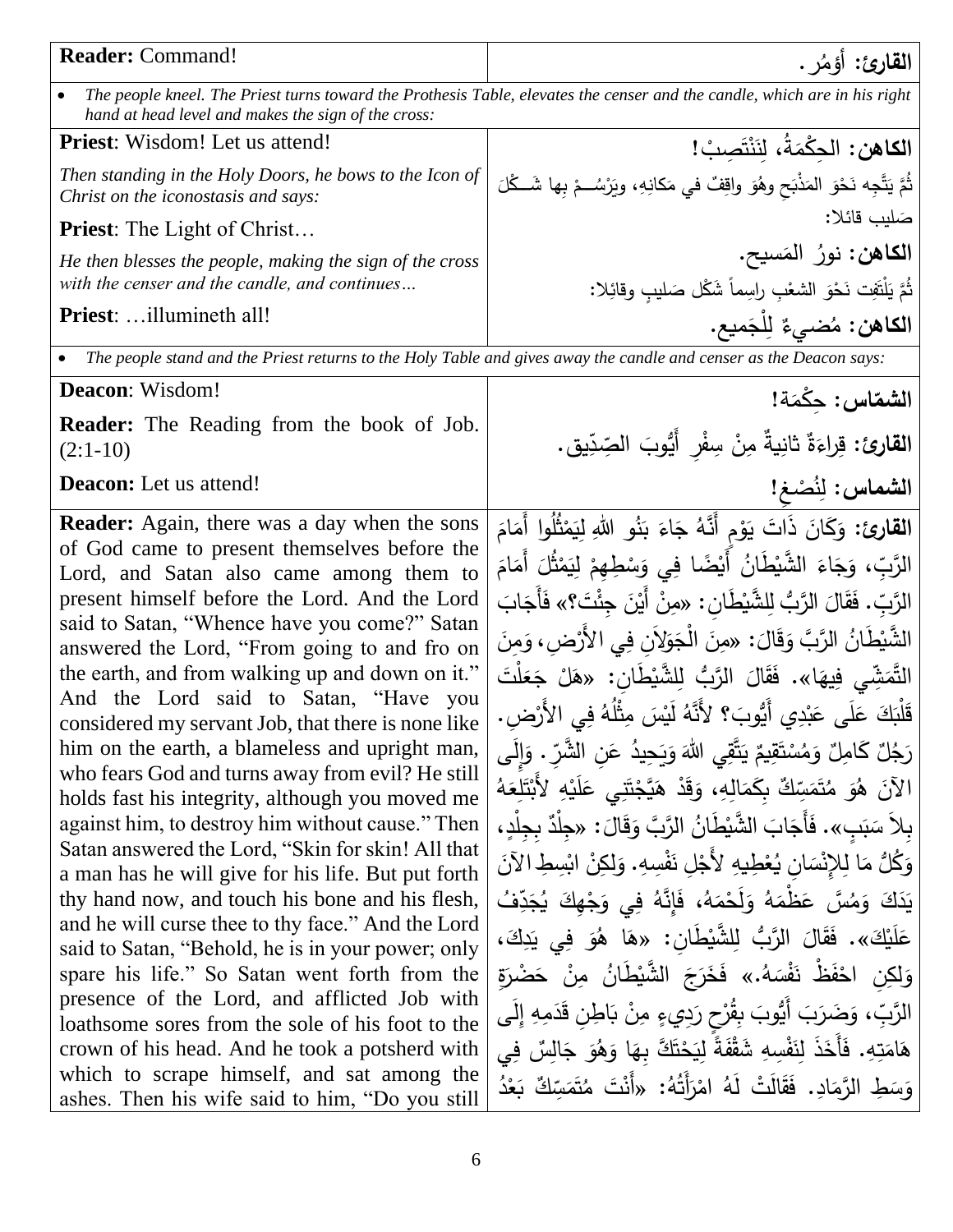hold fast your integrity? Curse God, and die." But he said to her, "You speak as one of the foolish women would speak. Shall we receive good at the hand of God, and shall we not receive evil?" In all this Job did not sin with his lips.

بِكَمَالِكَ؟ بَارِكِ اللهِ وَمُتْ!» فَقَالَ لَهَا: «تَتَكَلَّمِينَ كَلاَمًا َ <u>َ</u>  $\triangleleft$  $\overline{a}$ .<br>م  $\frac{1}{2}$ َ كَإِحْدَى الْجَاهِلاَتِ! أَالْخَيْرَ نَقْبَلُ مِنْ عِنْدِ اللهِ، وَالشَّرَّ َ <u>ا</u><br>ا .<br>-<br>-ان<br>ا َ َ ــ<br>-لاَ نَقْبَلُ؟». فِي كُلِّ هذَا لَمْ يُخْطِئُ أَيُّوبُ بِشَفَتَيْهِ.<br>\* ֦֧<u>֦</u>  $\frac{1}{2}$ **َ** م<br>أ ْ

• *Next, the priest censes the altar, sanctuary and congregation during the chanting of "Let my prayer arise," customarily in tone six. Then, the priest leads the recitation of the Prayer of St. Ephraim the Syrian with three prostrations. After this, we have a gospel reading.*

**THE GOSPEL**

**Deacon:** Wisdom. Attend. Let us hear the Holy Gospel.

**Priest:** Peace be to all.

**Choir:** And to thy spirit.

Priest: The reading from the Holy Gospel according to St. Matthew. (26:6-16)

**Choir:** Glory to thee, O Lord. Glory to thee.

**Priest:** Let us attend!

**Priest:** Now when Jesus was at Bethany in the house of Simon the leper, a woman came up to him with an alabaster flask of very expensive ointment, and she poured it on his head, as he sat at table. But when the disciples saw it, they were indignant, saying, "Why this waste? For this ointment might have been sold for a large sum, and given to the poor." But Jesus, aware of this, said to them, "Why do you trouble the woman? For she has done a beautiful thing to me. For you always have the poor with you, but you will not always have me. In pouring this ointment on my body she has done it to prepare me for burial. Truly, I say to you, wherever this gospel is preached in the whole world, what she has done will be told in memory of her." Then one of the twelve, who was called Judas Iscariot, went to the chief priests and said, "What will you give me if I deliver him to you?" And they paid him thirty pieces of silver. And from that moment he sought an opportunity to betray him.

| الكاهِن: الحِكْمَةُ، فَلْنَسْتَقِمْ ولْنَسْمَعِ الإِنْجِيلَ الْمُقَدَّس.        |
|---------------------------------------------------------------------------------|
| الكاهِن: السَّلامُ لِجَميعِكُم.                                                 |
| الجوقة: ولروجك.                                                                 |
| ا <b>لكاهِن:</b> فَصْلٌ شَرِيفٌ مِنْ بِشارَةٍ القِدِّيسِ <b>مَتَّ<i>ى</i></b>   |
| الإنْجيلِيّ الْبَشْيْرِ ، والنِّلميذِ الطَّاهِر .                               |
| ا <b>لجوقة:</b> المَجْدُ لَكَ يا رَبُّ، المَجْدُ لَكَ.                          |
| الكاهِن: لِنُصْغ!                                                               |
| ا <b>لكاهِن:</b> وَفِيمَا كَانَ يَسُوعُ فِي بَيْتِ عَنْيَا فِي بَيْتِ سِمْعَانَ |
| الأَنْدَص، تَقَدَّمَتْ الَّذه لِمْزَأَةٌ مَعَهَا قَادُورَةُ طِيبٍ كَثِيرٍ       |

طِيبٍ ِّبْرَصِ ، تَقَدَّمَتْ إِلَيْهِ امْرَأَةٌ مَعَهَا قَارُورَةُ طِيبٍ كَـ<br>. ة ورَةُ ارُو <u>ة</u> ا ق ه ع أَة راز ا<br>ا ام هِ <u>ٔ</u> َي َّدم ة<br>قا ِص، ت الأَبْرَصِ، تَقَدَّمَتْ إِلَيْهِ امْرَأَةٌ مَعَهَا قَارُورَةُ طِيبِ كَثِيرِ ِ ثاثا ك ُ ُذه ي َالَمِ أَى ت َ َ َّما ر ل َ . ف ٌ تَّكِئ ُ م َ و ُ ه َ و ِسهِ ْأ َ َى ر ل َ ُ ع ْه ت َ ب َ ك َ َس ِن، ف َ الثَّم ذلِكَ اغْتَاظُوا قَائِلِينَ: «لِمَاذَا هذَا الإِتْلاَفُ؟ لأَنَّهُ كَانَ<br>مسلمات َ م ِ ل َ َع اءِ «. ف َ َر ق ُ ْلف ِ َطى ل ع ُ ي َ يٍر و ِ ث َ ِبك ُ يب َ هَذا ال ّطِ اع َ ب ُ ي أَن ُ كِن م ُ ي ْ <u>:</u> ا<br>ا ْت َ ل مِ َ ْ ع َد ا ق َ ِإنَّه َ ؟ ف َ أَة ر َ اْلم َ ون ُ ُْزِعج َذا ت ا َ م ِ :»ل م ُ َه ل َ ال َ ق َ ُ و وع ُ َس ي .<br>م ْ بِي عَمَلاً حَسَنًا! لأَنَّ الْفُقَرَاءَ مَعَكُمْ فِي كُلِّ حِينٍ، وَأَمَّا<br>فَي الْمَسْرَ الْمَسْرَ الْمَسْرَ وَالْمَسْرَ الْمَسْرَ الْمَسَرَ وَالْمَسَرَ وَالْمَسَرَ وَالْمَسَرَ وَالْمَس ْ أَنَا فَلَسْتُ مَعَكُمْ فِي كُلِّ حِينٍ. فَإِنَّهَا إِذْ سَكَبَتْ هذَا<br>. ْ الطِّيبَ عَلَى جَسَدِي إِنَّمَا فَعَلَتْ ذلِكَ لأَجْلِ تَكْفِينِي.<br>تَسْتَخَذَرَ الْمُسَاءَ **:** ِّ اَلْحَقَّ أَقُولُ لَكُمْ: حَيْثُمَا يُكْرَزْ بِهذَا الإِنْجِيلِ فِي كُلِّ<br>أَ <u>ا</u> <u>ّ</u> ْ الْعَالَمِ، يُخْبَرْ أَيْضًا بِمَا فَعَلَتْهُ هذِهِ تَذْكَارًا لَهَا». حِينَئِذٍ .<br>م ذَهَبَ وَاحِدٌ مِنَ الاَثْنَيْ عَشَرَ، الَّذِي يُدْعَى يَهُوذَا **ٔ** الإِسْخَرْيُوطِيٌّ، إِلَي رُؤَسَاءِ الْكَهَذَةِ وَقَالَ: «مَاذَا تُرِيدُونَ<br>أَيُّمَا مُنْ تَسْخَرْتُوطِيٌّ إِلَيْ .<br>م ْ لِّمُهُ إِلَيْكُمْ؟» فَجَعَلُوا لَهُ ثَلاَ<br>\* ْ ْ لّ أَنْ تُعْطُوني وَأَنَا أَسَلِّمُهُ إِلَيْكُمْ؟» فَجَعَلُوا لَهُ ثَلاَثِينَ مِنَ<br>. ْ <u>:</u> . ُ ه َ م ِ لّ الْفِضَّةِ. وَمِنْ ذلِكَ الْوَقْتِ كَانَ يَطْلُبُ فُرْصَةً لِيُسَا <u>ّٰ</u> <u>:</u>